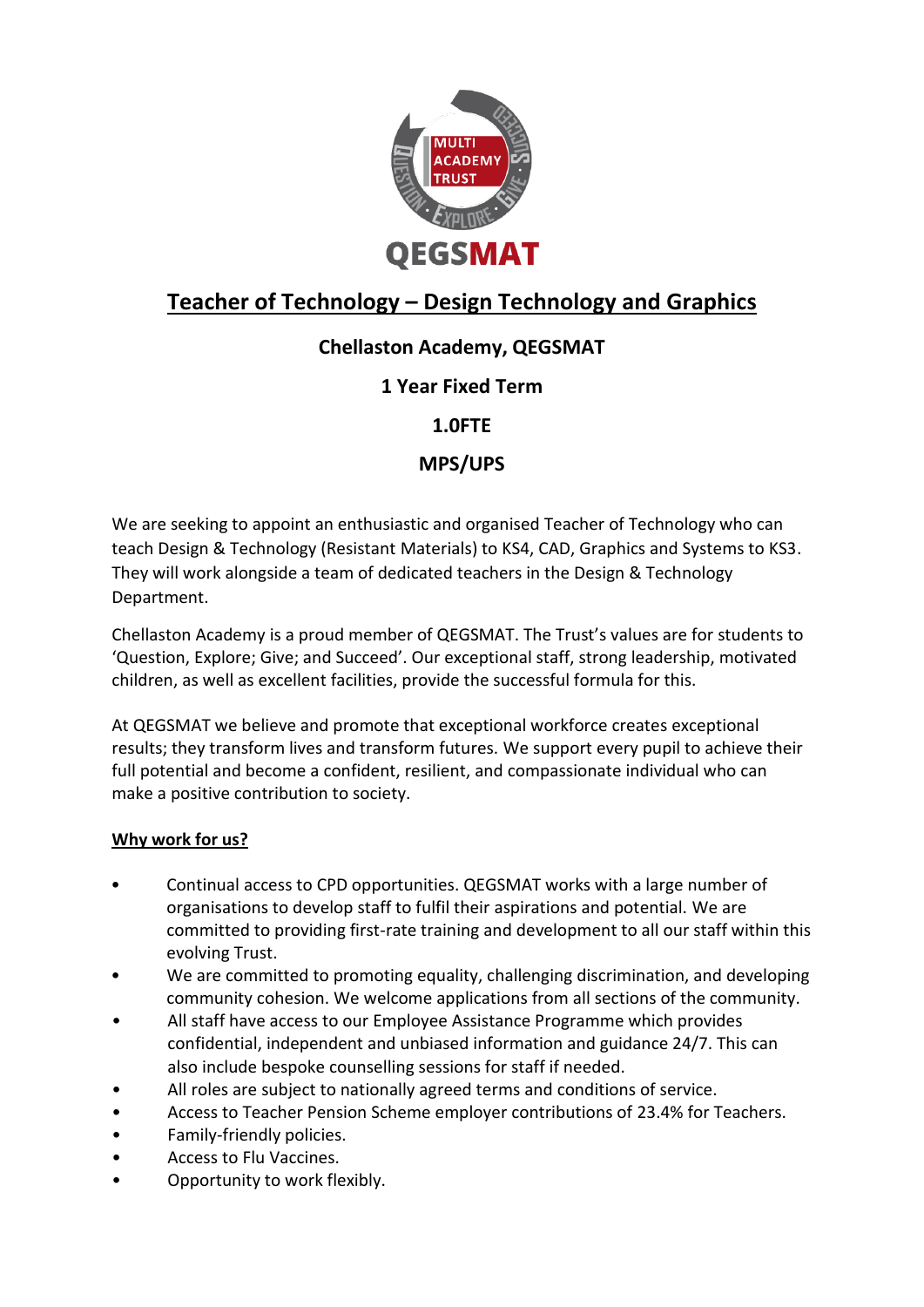QEGSMAT is also committed to safeguarding and promoting the welfare of children and young people and expects all staff and volunteers to share this commitment. All appointments are subject to an Enhanced DBS check and be eligible to work in the UK. Further information about our commitment to Safeguarding can be found <https://www.qegsmat.com/documents/safeguarding>

If you are interested and wish to have an informal conversation to discuss the role or would like to visit the school, we would be happy to arrange this. Please call 01332 702502. Further details about our school can be found on our website: <https://www.chellaston.derby.sch.uk/>

To apply for this position, please visit our Trust Website [\(https://www.qegsmat.com/current-vacancies/\)](https://www.qegsmat.com/current-vacancies/) where you can apply via TES.

**Closing date for applications: 1 st July 2022 Interview date: W/C 4th July 2022 Salary: MPS/UPS Potential Start date: September 2022**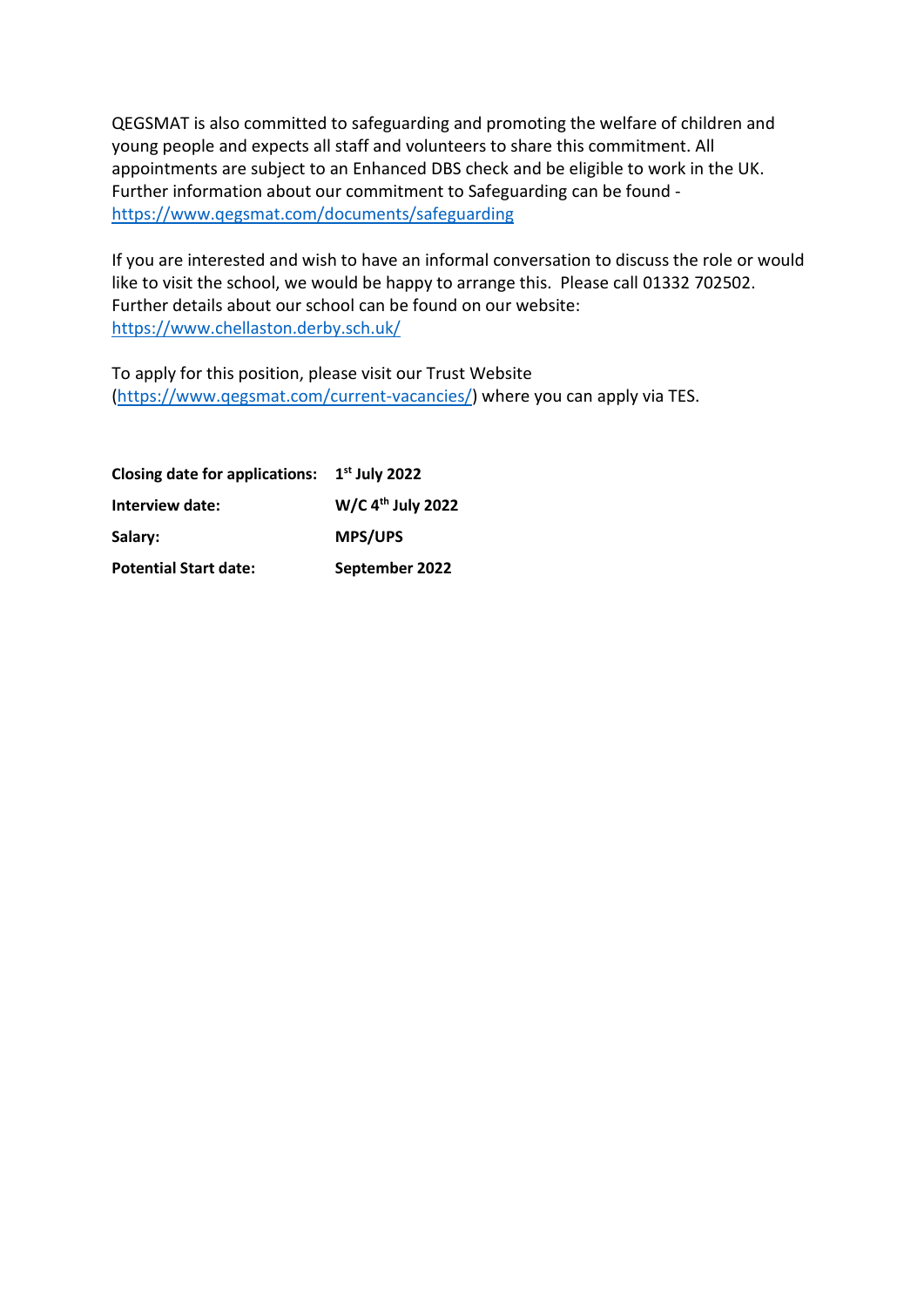

## **JOB DESCRIPTION**

**POST TITLE:** Teacher of Design & Technology **REPORTING TO:** Subject Leader for Design & Technology **SCALE:** MPS/UPS **DISCLOSURE LEVEL:** Child workforce/Enhanced/Barred list

#### **CORE DUTIES:**

#### **A teacher must:**

#### **Set high expectations which inspire, motivate and challenge students:**

- establish a safe and stimulating environment for students, rooted in mutual respect;
- set goals that stretch and challenge students of all backgrounds, abilities and dispositions;
- demonstrate consistently the positive attitudes, values and behaviour which are expected of students.

#### **Promote good progress and outcomes by students:**

- be accountable for students' attainment, progress and outcomes;
- be aware of students' capabilities and their prior knowledge, and plan teaching to build on these;
- guide students to reflect on the progress they have made and their emerging needs;
- demonstrate knowledge and understanding of how students learn and how this impacts on teaching;
- encourage students to take a responsible and conscientious attitude to their own work and study.

#### **Demonstrate good subject and curriculum knowledge:**

- have a secure knowledge of the relevant subject(s) and curriculum areas, foster and maintain students' interest in the subject, and address misunderstandings;
- demonstrate a critical understanding of developments in the subject and curriculum areas, and promote the value of scholarship;
- demonstrate an understanding of and take responsibility for promoting high standards of literacy, articulacy and the correct use of standard English, whatever the teacher's specialist subject;

#### **Plan and teach well - structured lessons:**

- impart knowledge and 'develop understanding through effective use of lesson time;
- promote a love of learning and children's intellectual curiosity;
- set homework and plan other out-of-class activities to consolidate and extend the knowledge and understanding students have acquired;
- reflect systematically on the effectiveness of lessons and approaches to teaching;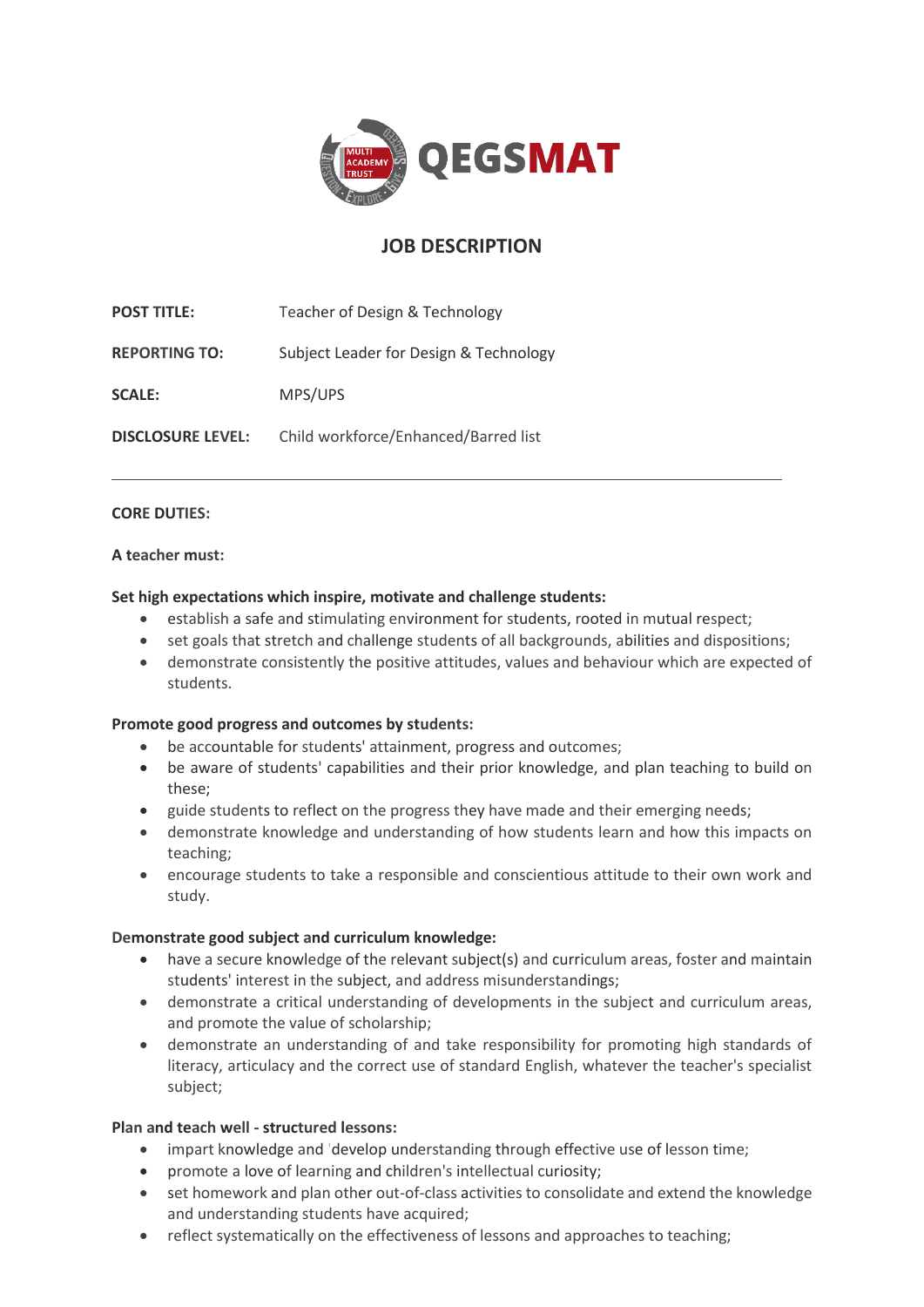• contribute to the design and provision of an engaging curriculum within the relevant subject area(s).

#### **Adapt teaching to respond to the strengths and needs of all students:**

- know when and how to differentiate appropriately, using approaches which enable students to be taught effectively;
- have a secure understanding of how a range of factors can inhibit students' ability to learn, and how best to overcome these;
- demonstrate an awareness of the physical, social and intellectual development of children, and know how to adapt teaching to support students' education at different stages of development;
- have a clear understanding of the needs of all students, including those with special educational needs; those of high ability; those with English as an additional language; those with disabilities; and be able to use and evaluate distinctive teaching approaches to engage and support them.

#### **Make accurate and productive use of assessment:**

- know and understand how to assess the relevant subject and curriculum areas, including statutory assessment requirements;
- make use of formative and summative assessment to secure students' progress;
- use relevant data to monitor progress, set targets, and plan subsequent lessons;
- give students regular feedback, both orally and through accurate marking, and encourage students to respond to the feedback;
- monitor and support the overall progress and development of students as a form tutor.

#### **Manage behaviour effectively to ensure a good and safe learning environment:**

- have clear rules and routines for behaviour in classrooms, and take responsibility for promoting good and courteous behaviour both in classrooms and around the school, in accordance with the school's behaviour policy;
- have high expectations of behaviour, and establish a framework for discipline with a range of strategies, using praise, sanctions and rewards consistently and fairly;
- manage classes effectively, using approaches which are appropriate to students' needs in order to involve and motivate them;
- maintain good relationships with pupils, exercise appropriate authority, and act decisively when necessary.

#### **Fulfil wider professional responsibilities:**

- make a positive contribution to the wider life and ethos of the school;
- develop effective professional relationships with colleagues, knowing how and when to draw on advice and specialist support;
- deploy support staff effectively;
- take responsibility for improving teaching through appropriate professional development and Performance Management, responding to advice and feedback from colleagues;
- communicate effectively with parents with regard to students' achievements and well-being;
- follow the school's Quality Assurance procedures;
- maintain appropriate records and registers providing relevant and up-to-date information when appropriate;
- complete the relevant documentation to assist in the tracking of students using this information to inform teaching and learning;
- take part in school Parents' Evenings, Open Days/evenings, celebrations and rewards events;
- deliver form tutor challenges/activities during form times;
- carry out duties as shown on the staff Duty Rota;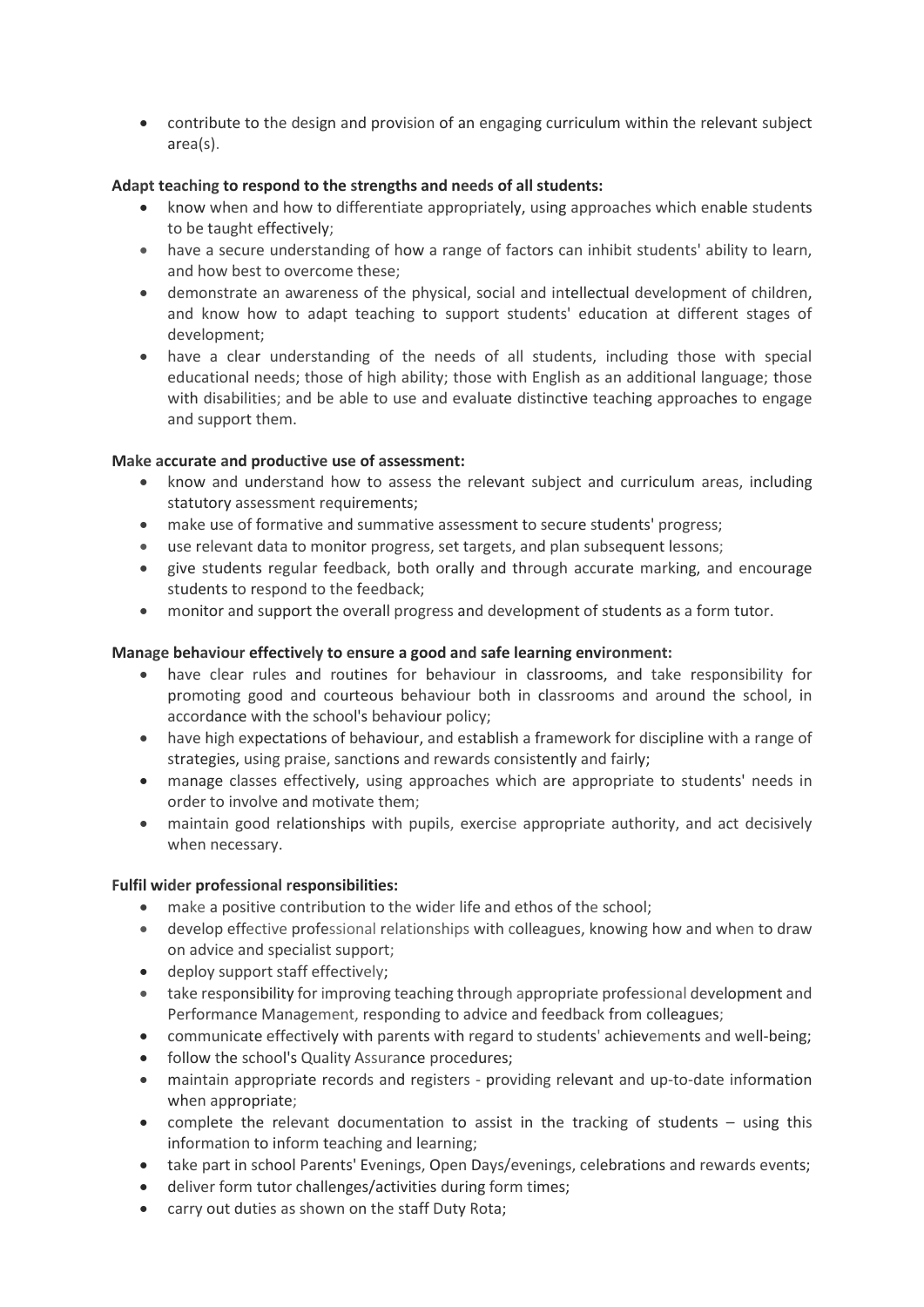• comply with the school's health and safety policy and undertake risk assessments as appropriate.

#### **Personal and professional conduct:**

A teacher is expected to demonstrate consistently high standards of personal and professional conduct. The following statements define the behaviour and attitudes which set the required standard for conduct throughout a teacher's career.

Teachers uphold public trust in the profession and maintain high standards of ethics and behaviour, within and outside school, by:

- treating students with dignity, building relationships rooted in mutual respect, and at all times observing proper boundaries appropriate to a teacher's professional position;
- having regard for the need to safeguard students' well-being, in accordance with statutory provisions;
- showing tolerance of and respect for the rights of others;
- not undermining fundamental British values, including democracy, the rule of law, individual liberty and mutual respect, and tolerance of those with different faiths and beliefs;
- ensuring that personal beliefs are not expressed in ways which exploit students' vulnerability or might lead them to break the law.

Teachers must have proper and professional regard for the ethos, policies and practices of the school in which they teach, and maintain high standards in their own attendance and punctuality.

Teachers must have an understanding of, and always act within, the statutory frameworks which set out their professional duties and responsibilities.

This job description is current at the date shown (September 2012); but, in consultation, may be changed by the Headteacher/Governors to reflect or anticipate changes in the job commensurate with the scale and job title.

| Print Name |  |
|------------|--|
| Signature  |  |
| Date       |  |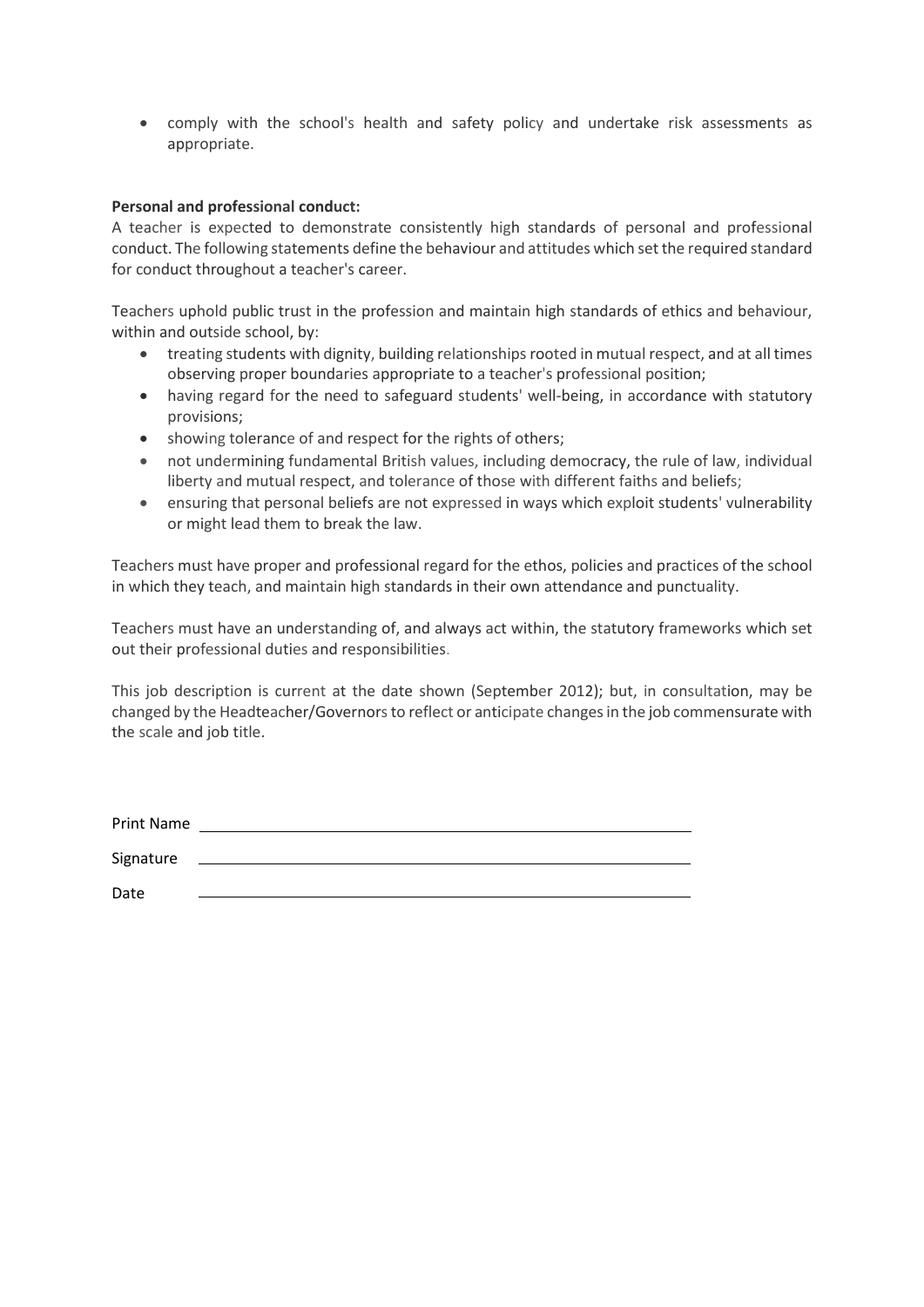

# **Teacher of Technology**

# **PERSON SPECIFICATION**

|                | Essential                                                                                                                                                                                                                             | Desirable                                                                                                                                                                                          | Evidence                                  |
|----------------|---------------------------------------------------------------------------------------------------------------------------------------------------------------------------------------------------------------------------------------|----------------------------------------------------------------------------------------------------------------------------------------------------------------------------------------------------|-------------------------------------------|
| Qualifications | Qualified<br>$\bullet$<br>graduate<br>Qualified<br>teacher with<br><b>QTS</b>                                                                                                                                                         | Evidence of<br>$\bullet$<br>relevant and<br>ongoing CPD                                                                                                                                            | Certificates<br><b>Application Form</b>   |
| <b>Skills</b>  | Communication<br>$\bullet$<br>(oral and<br>written)<br>Delegation<br>Teamwork<br>Organisation<br>and planning                                                                                                                         |                                                                                                                                                                                                    | Application form<br>Interview             |
|                | Creativity and<br>problem<br>solving                                                                                                                                                                                                  |                                                                                                                                                                                                    |                                           |
| Knowledge      | Good subject<br>$\bullet$<br>and curriculum<br>knowledge<br>across 11-16<br>Planning for<br>students across<br>the ability<br>range and for<br>those with<br>SEND/EAL<br>Using formative<br>and summative<br>assessment to<br>improve | Subject<br>$\bullet$<br>knowledge,<br>sufficient to<br>teach up to<br><b>KS5 Product</b><br>Design<br>Knowledge of<br>current issues<br>and recent<br>developments<br>in the<br>curriculum<br>area | Application form<br>Interview observation |